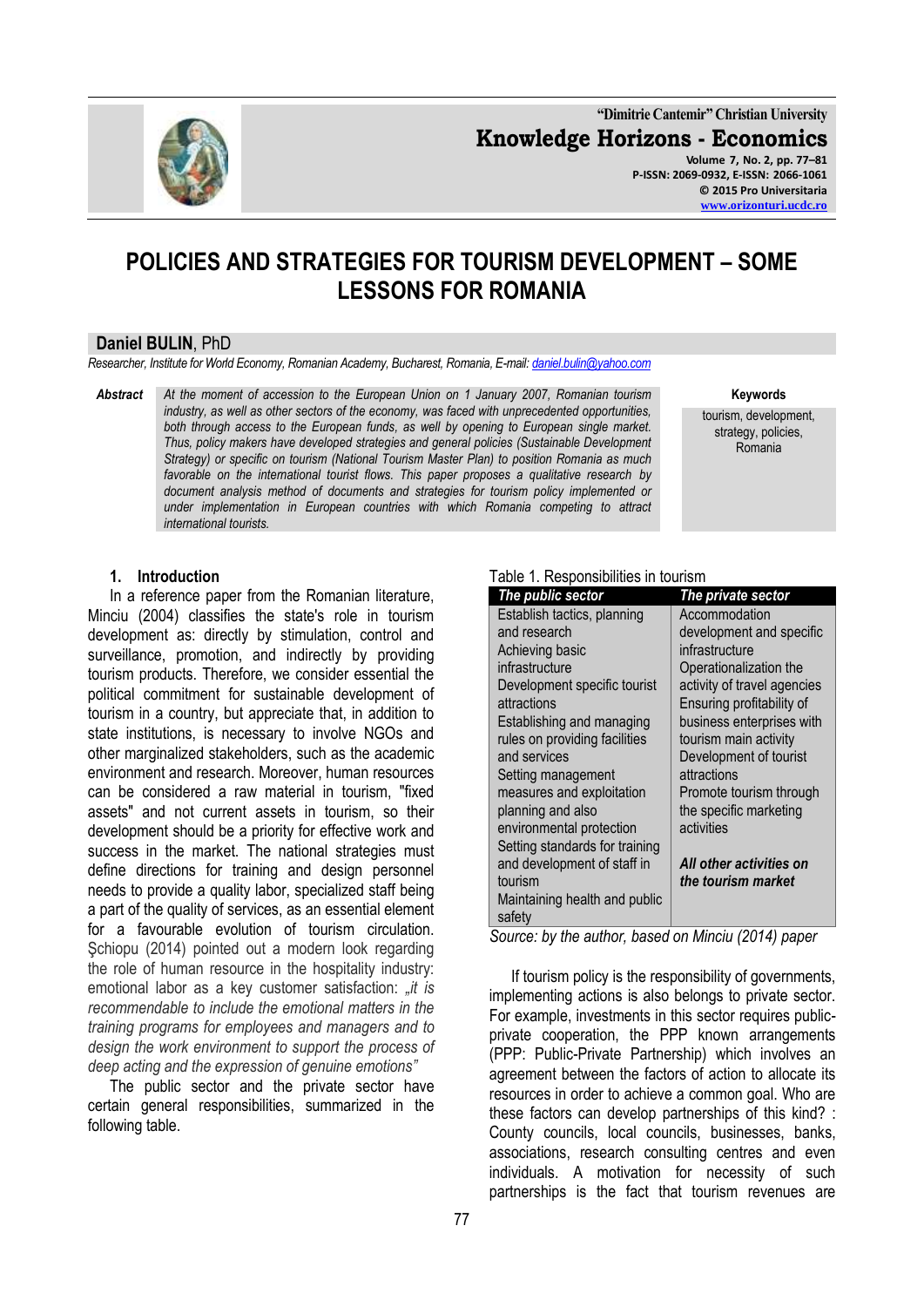inconsistent in time, the seasonality of the activity and external conjuncture may reduce tourist circulation and revenues. A recent research (Pădurean et al, 2015) has shown that one of the ways of fostering tourism activities are the funds, granted from the European Structural Funds, which have been aimed at developing various areas of economic activity. According to Pădurean et al (2005), the Structural Funds have always been directed towards filling in the gaps, which exist at both national and regional level. Is thus evident that researches on tourism policies and strategies are varied, so thematic approaches are multiple and complexes, but also actual. Garcia (2014) has made a comparative analysis between tourism policies in the Iberian Peninsula countries, classifying Spain and Portugal specific strategies as "the Latin model of tourism development". Rodríguez et al. (2014) analysis different tourism policies having as main pillar the innovation and claimed the importance of "polycentricity" principle in developing and implementing a successful strategy. Torres-Delgado and López Palomeque (2012) analyses 55 institutional documents (Spanish, European and international) and demonstrate their role for a sustainable development of tourism.

# **2. Some European strategy for tourism development**

We propose further a brief overview of the tourism development strategies in some European countries competing with Romania, in terms of their fundamental elements (goal, objectives, actions, measures, results),

**Bulgaria.** Bulgaria has developed and implemented a National Ecotourism Strategy in 2003. This perspective, the approach of "bottom-up" of sustainable development of tourism, by supporting sustainable forms of tourism (the two concepts do not overlap, but not exclusive), was based on a four pillars:

- *"Eco-tourism Planning and National Policy*
- 
- *Legislation and Regulation of Eco-tourism* Development, Marketing, and *Promotion*
- *Monitoring the Costs and Benefits of Ecotourism". (*National Eco-tourism strategy for Bulgaria*, 2003)*

Bulgarian ecotourism strategy objectives are also general and specific to the ecotourism:

- Economic growth and social development;
- Attracting international tourists, increasing average length of stay and mitigate seasonality;
- Cooperation at regional and local level;
- Creating positive attitudes of local communities and tourists in relation to the elements such as nature conservation, biodiversity, culture;

- Balanced development of general and specific infrastructure.

**Turkey.** Perceived, rightly, as a very attractive destination on the international tourism market, Turkey launched in 2007 the National Tourism Strategy 2023. In their analysis, the authors of strategy found a number of unfavourable factors in the development of tourism in this country:

- **Unexpected** evolution and, especially, uncontrolled of mass tourism and tourist traffic concentration on the both, Aegean and Mediterranean Sea;
- **Uncontrolled urbanization:**
- Unbalanced infrastructure;
- **Environmental issues.**

Thus, Turkey's tourism strategy targeting the 2023 year aims to achieve the following objectives:

- o Eliminate the interregional development disparities;
- o Reconsideration tourist destinations on sustainable development principles;
- o Supporting tourism development in close connection with environmental policies;
- $\circ$  Extending the tourist season, especially through diversification;
- o Coordinate actions of local and central authorities;
- o Coordinate and support public-private partnerships.

The Turkish strategy is based, as planned, on 16 coordinates (or dimensions / themes and sub-themes), in a comprehensive and integrated approach, the matrix of which are shown below.

|  | Table 2. The coordinate's matrix of strategic tourism |  |  |
|--|-------------------------------------------------------|--|--|
|  | development in Turkey                                 |  |  |

| Planning                  | and<br>Research<br>Development                      | Strategy of<br>Service<br>Quality                                         | Tourism<br>Development<br>Zones     |
|---------------------------|-----------------------------------------------------|---------------------------------------------------------------------------|-------------------------------------|
| Investment                | Transportation<br>and<br>Infrastructure<br>Strategy | Strategy of<br>City<br><b>Branding</b>                                    | Tourism<br>Development<br>Corridors |
| Organization              | Marketing<br>and<br>Promotion<br><b>Strategy</b>    | Strategy of<br>Tourism<br>Diversifica-<br>tion                            | <b>Tourism Cities</b>               |
| <b>Domestic</b><br>travel | <b>Education</b><br><b>Strategy</b>                 | Regions to<br>Host<br>Rehabilita-<br>tion Efforts<br>for Tourism<br>Areas | Ecotourism<br>Zones                 |

Source: by author, based on "Tourism strategy of Turkey – 2023"

**Croatia.** Croatia's tourism development strategy provides ten key directions to follow for horizon of time 2020: (1) deregulation, (2) tourism embracing the entire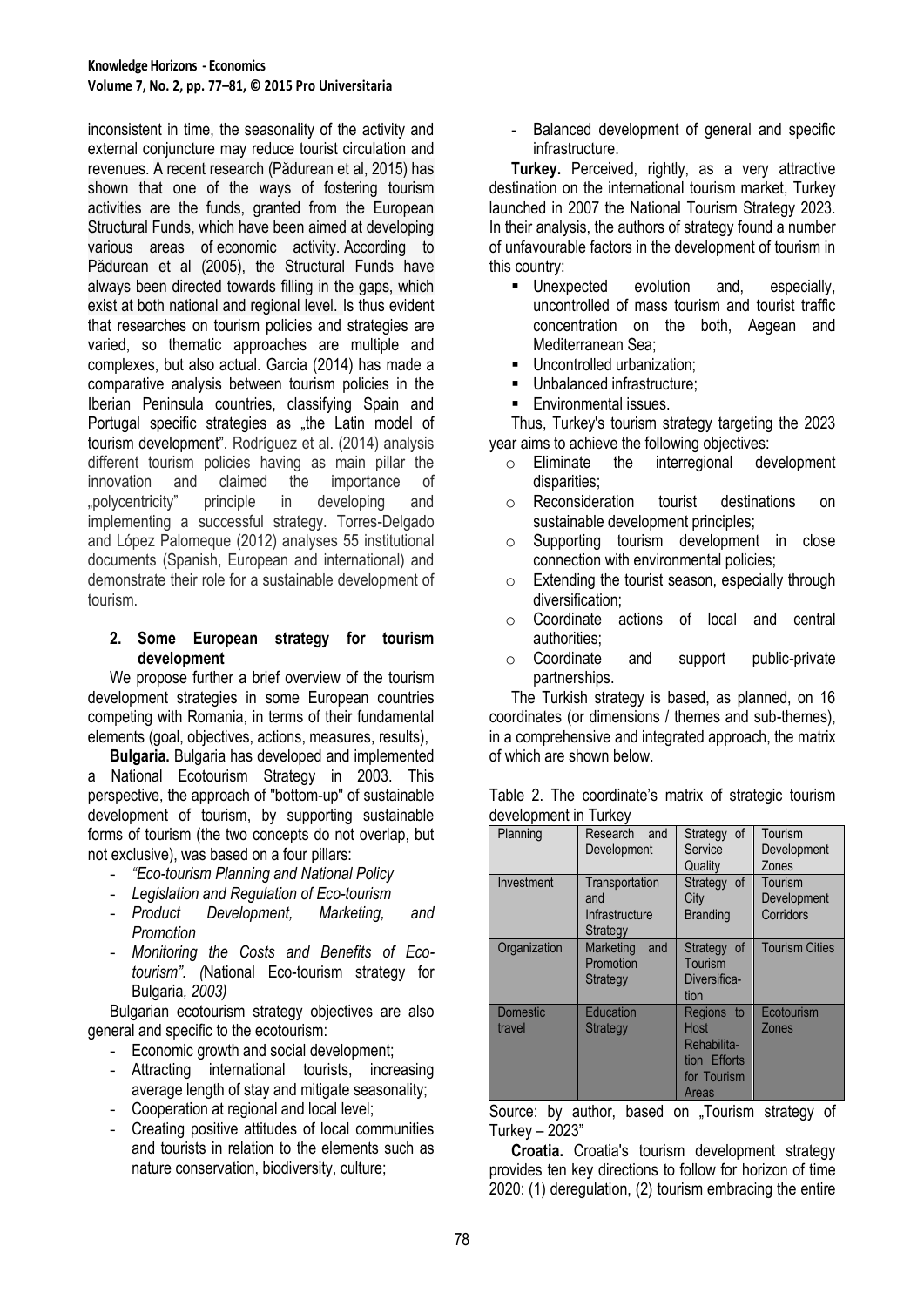national territory national, (3) success through partnership, (4) hotel trade – key initiator of the investment cycle, (5) culture of quality, (6) innovation of the market image, (7) the 'Green' as an operational concept, (8) authenticity and creativity, (9) beyond the sun and sea, (10) Croatian products for Croatian tourism

The main objective of the strategy is to achieve Croatia's to the 20th position in the tourism competitiveness ranking. If we look at rankings of travel and tourism global competitiveness index, we find that the absolute value of the index remained quasiconstant and Croatia dropped one place in the 2013 edition.

Table 3. Evolution of travel and tourism competitiveness index, Croatia

| Year  | 2008 | 2009 | 2011 | 2013 |
|-------|------|------|------|------|
| Index | 4.59 | 4.54 | 4.61 |      |
| #rank | 34   | 34   | لا⊁  |      |

Source: by author, based on World Economic Forum analysis, [http://www.weforum.org/issues/travel-and](http://www.weforum.org/issues/travel-and-tourism-competitiveness/ttci-platform)[tourism-competitiveness/ttci-platform](http://www.weforum.org/issues/travel-and-tourism-competitiveness/ttci-platform)

Croatian tourism strategy has set also measurable objectives and associated expected outcomes:

- 7 billion euro investment in tourism until 2020;

- Improve specific infrastructure. For example: increasing the share of hotels in all accommodation units from 13% to 17%; a gradual increase in the number of beds, by about 102000 between 2011 to 2020;

- Generate 20-22 thousand jobs directly in the tourism industry, plus other indirect 10 thousand jobs;

- Increasing tourism consumption: increase of receipts to 14.3 billion euro; +43% increases in the number of overnight stays for 2011-2020 periods, to an annual level of 86 million-tourist days

Analysing the results of the latest country report published by the World Travel & Tourism Council regarding the economic impact of tourism in Croatia, in the period 2011-2014 we notice the following:

- The volume of investments in tourism between 2011 and 2013 dropped, afterwards marking a slight increase in 2014;

- The number of jobs has fluctuated year by year, though the number of employees directly in tourism was in 2014 with 4000 higher than was recorded in 2011.

- Receipts from international tourism grew in the period under review, but not continuously, knowing a slight decrease in 2013 compared to 2012.

Table 4. Economic Impact of Tourism, 2011-2014, Croatia

| ------- |  |  |
|---------|--|--|
| Jicator |  |  |
|         |  |  |

| Investments<br>(bn HRK*)                   | 6995.2 | 6472.3 | 6198.1 | 6,216.6 |
|--------------------------------------------|--------|--------|--------|---------|
| Direct jobs<br>tourism<br>in<br>(thousand) | 135.5  | 139.2  | 136.3  | 139.3   |
| Total jobs in<br>tourism<br>(thousand)     | 310.7  | 315.0  | 307.7  | 310.3   |
| Receipts<br>(bn HRK*)                      | 58091  | 63128  | 62738  | 65785   |

Source: by author, based on the Country Report - Croatia 2015 World Travel & Tourism Council [http://www.wttc.org/-](http://www.wttc.org/-/media/files/reports/economic%20impact%20research/countries%202015/croatia2015.pdf) [/media/files/reports/economic%20impact%20research/c](http://www.wttc.org/-/media/files/reports/economic%20impact%20research/countries%202015/croatia2015.pdf)

[ountries%202015/croatia2015.pdf](http://www.wttc.org/-/media/files/reports/economic%20impact%20research/countries%202015/croatia2015.pdf) Note: \* Croatian Kuna

To achieve these objectives are pursued operational strategies aimed at: marketing, tourism offer development, investments, human resources development and processes management.



Fig. 1. Operational Strategies in Tourism - Croatian model

Source: by author, based on "Croatian Tourism Development Strategy until 2020"

Regarding the development of tourism products, diversification of Croatia's tourism is based on:

 $\checkmark$  Repositioning of seaside tourism - external supply chain development and mitigation of seasonality by extending the tourist season;

 $\checkmark$  Nautical tourism - modern form of tourism is covered by Croatian strategy, being encouraged through appropriate legislation, specific infrastructure development and orientation to the environmental dimension of sustainable development;

 $\checkmark$  Health tourism - follows a development strategy and improve service quality through specialization specific accommodation;

 $\checkmark$  Cultural tourism - is supported by promoting cultural events;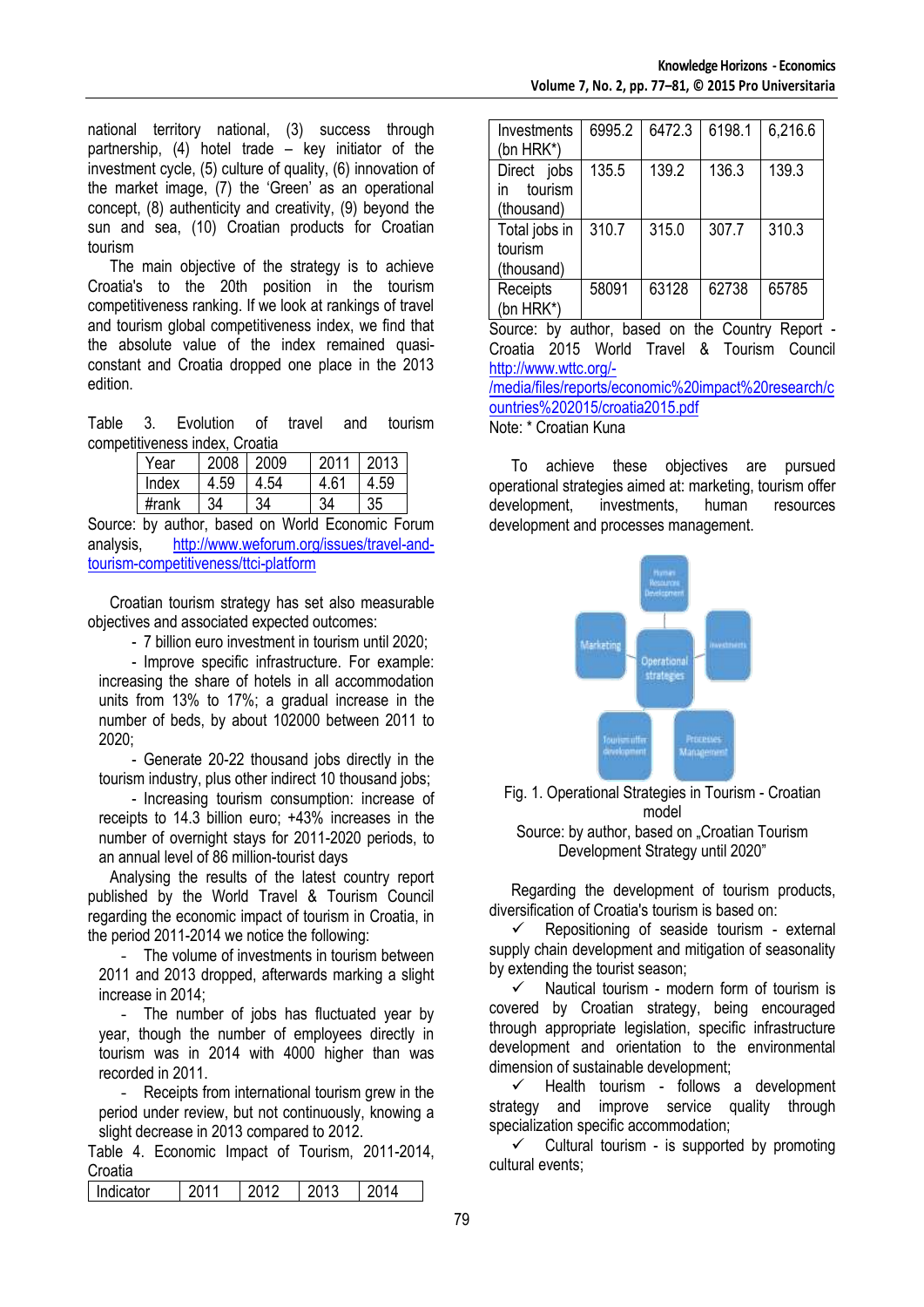$\checkmark$  MICE tourism - is encouraged by the development of specific infrastructure (eg. conference facilities, air transport);

 Forms of niche tourism: resorts for practicing golf, development of cycle tourism, gastronomic tourism, rural and the mountain adventure tourism.

**Slovenia.** Slovenia, another country of the former Yugoslav federation, has implemented a strategy in tourism between 2007 and 2011, with various objectives, including: increase the volume of tourism and the receipts, improving notoriety of Slovenia as a tourist destination - by 50% increasing awareness among foreign tourists, especially of those from neighbouring countries. To quantify the results, were foreseen a 6% annual growth in the number of tourists, 4% of overnight stays and 8% of receipts.

According to statistics from the World Tourism and Travel Council GDP generated by tourism in Slovenia increased in 4 of the 5 years covered by the strategy period. A decrease of more than 5% was only recorded in 2009, explained by the economic crisis, but also by high growth rate in the previous year, over 7%.

Table 5. The growth rates of GDP generated by tourism in Slovenia, 2007-2011

| Year        | 2007 | 2008 | 2009    | 2010 | 2011 |
|-------------|------|------|---------|------|------|
| GDP         |      |      |         |      |      |
| growth      |      |      |         |      |      |
| rate $(\%)$ | 4.38 | 7.24 | $-5.14$ | 5.66 | 2.14 |

Source: by author based on statistics World Travel & Tourism Council,

[http://www.wttc.org/research/economic](http://www.wttc.org/research/economic-research/economic-impact-analysis/)[research/economic-impact-analysis/](http://www.wttc.org/research/economic-research/economic-impact-analysis/)

Slovenian national tourism strategy is interesting and possibly viewed as an example to follow, especially for the fact that has not less than 8 operational policies or sub-strategies targeting: (1) policy of tourist destination development; (2) human resources development policy; (3) marketing and promotion policy; (4) policy of sustainable and regional development; (5) quality assurance policy, (6) information technology and communication; (7) policy of the business environment and investment development; (8) research and development policy.

#### **3. Strategies for tourism development in Romania**

Since the EU accession period, Romania has set development plans which included the tourism sector. We note here Romania's Sustainable Development Strategy 2007-2030 and National Tourism Master Plan, 2007-2026.

#### a. **Sustainable Development Strategy 2007- 2030**

In the chapter "Regional Development" of Sustainable Development Strategy, one of the priorities was "Sustainable development and tourism promotion", targeting two objectives:

I. Capitalise the cultural heritage and natural resources for tourism<br>II. Improving the c

Improving the quality of tourism specific infrastructure.

For sustainable development of Romanian tourism, in the strategy are specified two main areas:

1. Development and upgrading the infrastructure in order to capitalize the natural resources;

2. Promoting tourism and creating the necessary infrastructure.

Regarding the first line of action, this implies: modernization and expansion of accommodation and leisure facilities; harnessing the potential of mountain tourism; planning natural tourism objectives; health and spa tourism development. The second line of action envisages: development of domestic tourism through diversification and specific marketing activities; defining and promoting the national tourism brand. Among the specific results expected from the implementation of the strategy and application of measures were: increasing the attractiveness of tourism areas; local economy development - trade, construction, transport, catering, small industry and the handicrafts; creating jobs.

# b. **National Tourism Master Plan, 2007-2026**

The second planning tool adopted and implemented by Romania which targeted the tourism industry is National Tourism Master Plan, developed jointly with the World Tourism Organization. The master plan had provided an action plan spread over six years after EU accession (from 2007 to 2013).

The experts highlighted a number of expected benefits that the Master Plan would bring to the Romanian economy and tourism sector: increasing investment in tourism related sectors; stimulating jobs and labor market; conserve natural resources and national heritage; improving quality of life.

The main areas identified in the Master Plan as being very important for Romanian tourism are: Bucharest for City Break, MICE, leisure and culture; historical region of Transylvania, for ecotourism, health and wellness, but also ski and adventure tourism; Black Sea coastal area, for 3S tourism (sun, sea, sand), Black Sea cruises, leisure and recreation, but also health and wellness; northern Moldova / Bucovina, for ecotourism, cultural tourism, treatment, skiing and adventure tourism; Maramures for cultural tourism, ecotourism, adventure tourism; The Danube Delta, for ecotourism, cruises and leisure.

Specifically, Romania Tourism Master Plan follows two objectives: increasing the number of foreign tourist